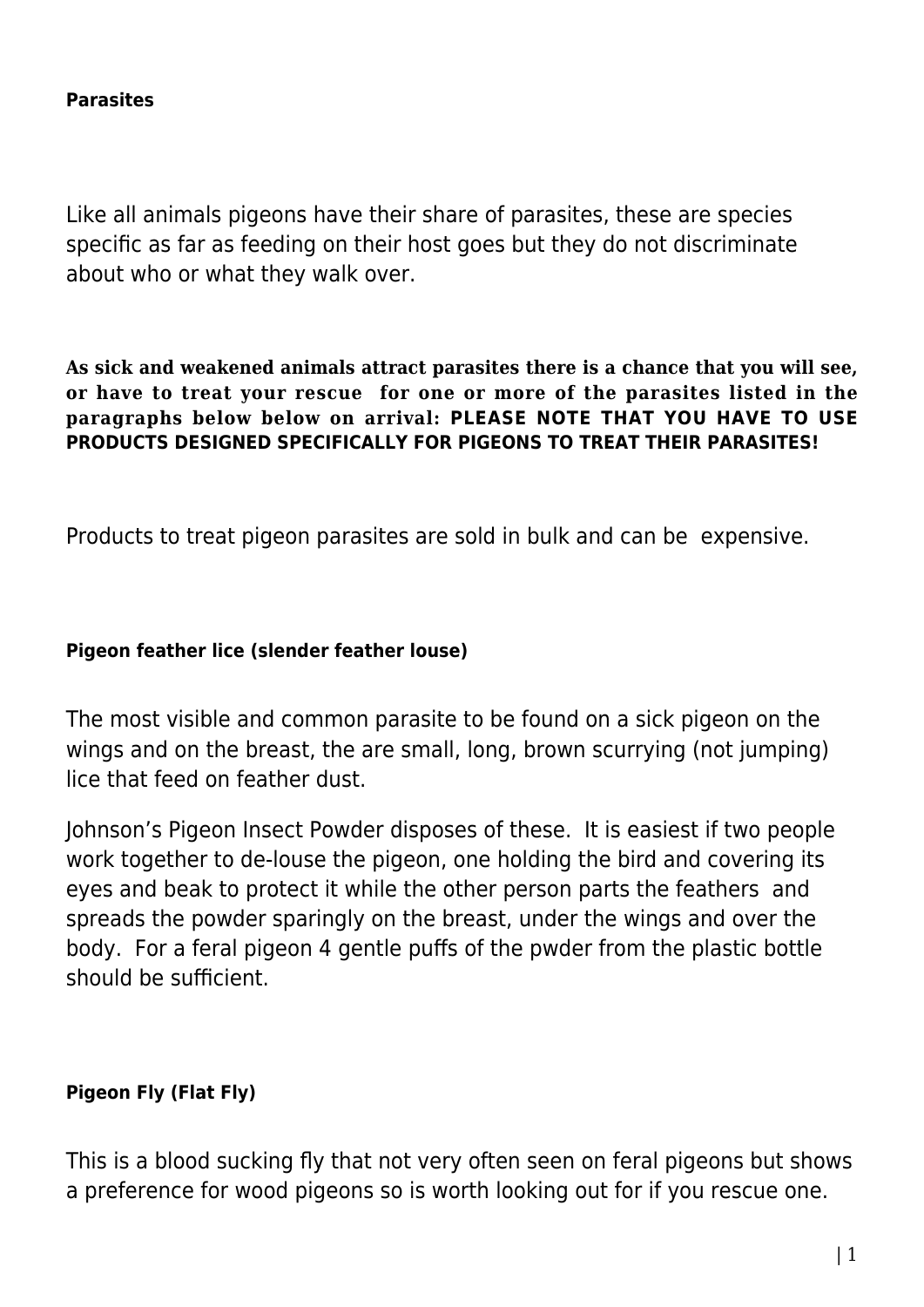It looks similar to the house fly but has a hard body and moves sideways between the feathers, disappearing quickly.

To kill flat fly you will need to use Johnson's Veterinary Pigeon Spray.

## **Coccidia**

This is a protozoal parasite that affects the pigeon's digestive tract, it weakens pigeons and opens the door to other infections. It can be treated with Coccimed or Harker's 3 in 1.

## **Tapeworm**

Not all the pigeon wormers available are effective against tapeworm, fortunately it is not a very common parasite in a pigeon.

Tapeworm infestation can be identified by what is perceived as tiny little rice sized worms leaving the poops and "dying". These are actually tiny egg sacs full of tapeworm eggs and the parasite will still be in the body. Most of the popular wormers available for pigeons do not tackle tapeworm so I use Belgawormac Tablets if Tapeworm is suspected. Look online for these or other suitable wormers for Tapeworm.

Please note, however, that these tablets have been designed for racing pigeons weighing 400 + grams, so you will need to reduce the size of the tablet proportionately for a feral pigeon, collared dove, nestling or juvenile.

## **Roundworms**

These thin worms that are about an inch long are very common in pigeons and can be treated with any pigeon worming tablet or Harkers 3 in 1.